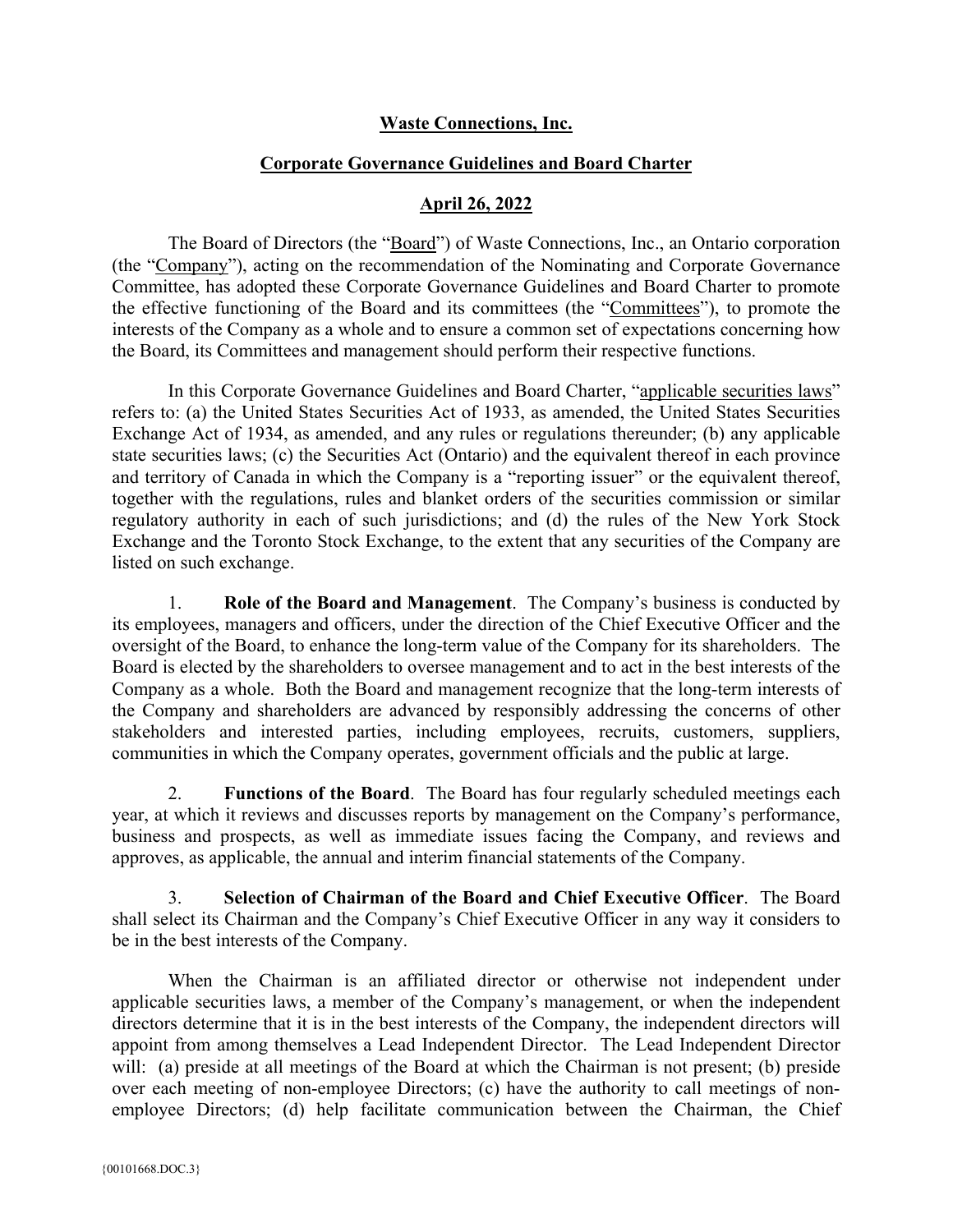Executive Officer and the non-employee Directors; (e) advise with respect to the Board's agenda; (f) ensure that the Board is able to function independently of management; (g) serve as the leader of the Board on matters of corporate governance; (h) if requested by major shareholders, ensure his or her availability for direct communication; (i) ensure that all Directors have an independent contact on matters of concern to them and ensure that the Board successfully discharges its fiduciary duties; (j) provide guidance on, and monitor, the independence of each Director to ensure the independence of the Board; (k) provide leadership to the Board if circumstances arise in which the Chairman has, or may be perceived to have, a conflict; (l) ensure that functions delegated to Board committees are carried out as required and results are reported to the Board; (m) work with the Chairman and Chief Executive Officer, including helping to review strategies, define issues, maintain accountability and build relationships; (n) in conjunction with the Nominating and Corporate Governance Committee, facilitate the review and assessment of individual Director attendance and performance and the size, composition and overall performance of the Board and its committees; (o) in collaboration with the Chairman and the Secretary, ensure that information requested by Directors or Board committees is provided and meets their needs; and (p) together with the Chairman, ensure the Directors are alert to their obligations to the Company, securityholders, management, other stakeholders and pursuant to applicable law. If the Chairman is an independent director, then the duties for the Lead Independent Director described above shall be part of the duties of the Chairman.

4. **Board Committees**.The Board has established the following standing Committees to assist it in discharging its responsibilities: (a) Audit; (b) Compensation; (c) Nominating and Corporate Governance; and (d) Executive. The current charters of the Audit, Compensation and Nominating and Corporate Governance Committees are published on the Company's website and will be provided to shareholders on written request. Members of each of these Committees (including the Committee Chairs) are appointed by the Board and may be removed by the Board in its discretion. The Committee Chairs report the highlights of their meetings to the Board following each meeting of their respective Committees. The Committees may hold meetings in conjunction with the Board.

Each of the members of the Audit Committee, the Compensation Committee and the Nominating and Corporate Governance Committee will be independent under applicable securities laws and the standards specified in Section 8 below. The Company will afford access to the Company's employees, professional advisers and other resources, if needed, to enable Committee members to carry out their responsibilities.

The Board may, from time to time, establish additional committees.

5. **Selection of Directors**. The Board's Nominating and Corporate Governance Committee shall be responsible for identifying qualified individuals to become Board members and selecting or recommending to the Board director nominees for each meeting of the shareholders at which one or more directors will be elected and for vacancies the Board chooses to fill.

6. **Qualifications of Directors**.Directors must have the highest personal and professional ethics, integrity and values. They must be committed to representing the best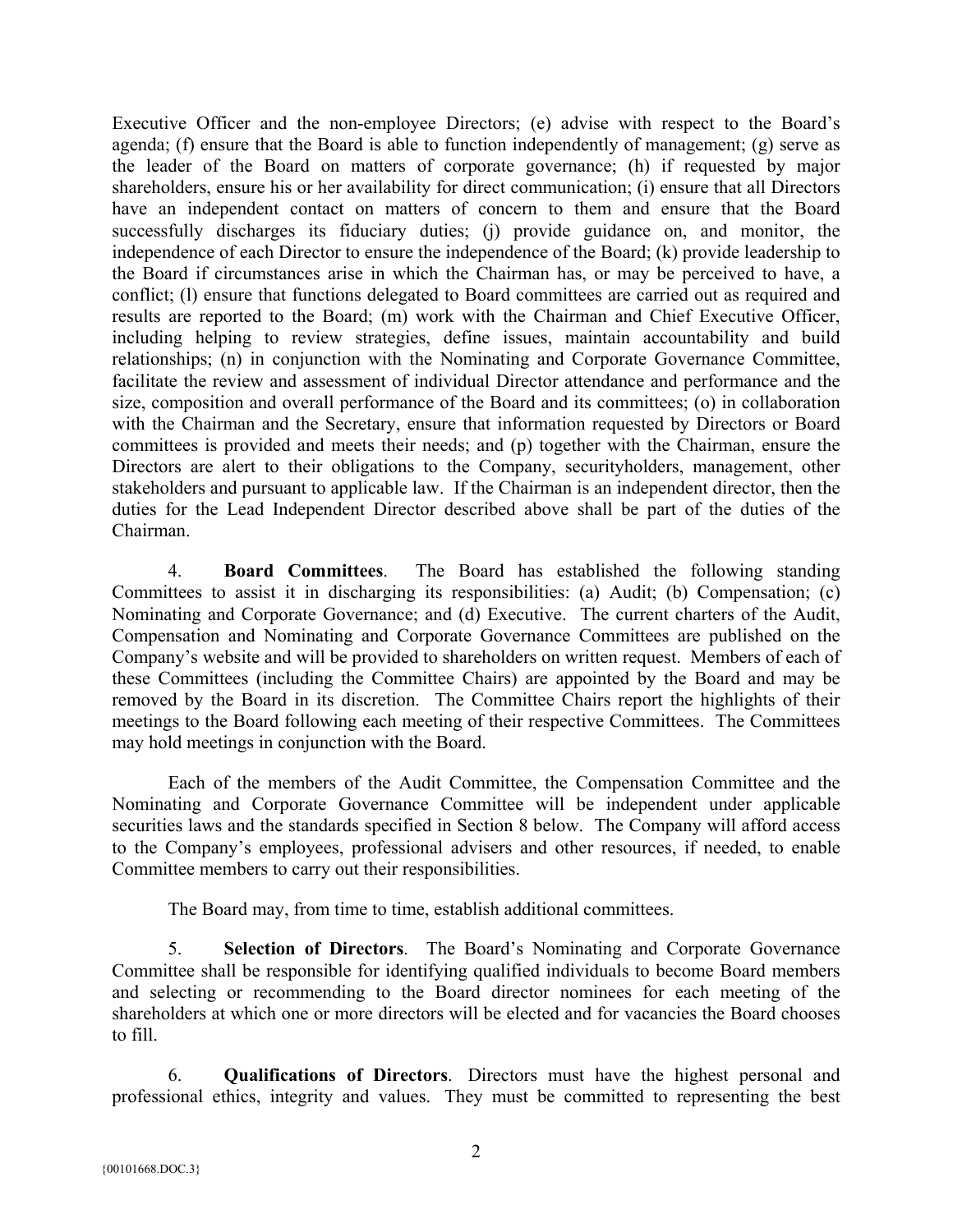interests of the Company. They must have an objective perspective, practical wisdom, mature judgment and expertise, skills and knowledge useful to the oversight of the Company's business. The Company's goal is a Board that represents diverse experiences at policy-making levels in business and other areas relevant to the Company's activities, while encouraging a diversity of backgrounds, including with respect to gender, consistent with the Company's diversity policy.

Directors should be committed to serving on the Board for an extended period. Directors should offer their resignation if there is any significant, detrimental change in their personal or professional circumstances, including a change in their principal job responsibilities.

Each director should be sufficiently familiar with the business of the Company to ensure active participation in the deliberations of the Board and each Committee on which the director serves. On request, management will make appropriate personnel available to answer any questions a director may have about any aspect of the Company's business. All directors shall be free to contact the Chief Executive Officer at any time to discuss any aspect of the Company's business, and shall have complete access to other employees of the Company.

The Company values the experience directors bring from other boards on which they serve and other activities in which they participate, but recognizes that these boards and activities may present demands on a director's time and availability. Therefore, directors who also serve as chief executive officers or in equivalent positions at any company should not serve on more than two Boards of public companies in addition to the Company's Board, and other directors should not serve on more than four other Boards of public companies in addition to the Company's Board.

The Company does not believe that arbitrary term limits on director's service are appropriate, nor does it believe that directors should expect to be re-nominated at the end of each term until they retire. The Board's self-evaluation process described below is an important factor in determining a Board member's tenure.

No director who is over the age of 75 at the expiration of his or her current term may be nominated to a new term. Notwithstanding the foregoing, as part of the Nominating and Corporate Governance Committee's regular evaluation of the Company's directors and the overall needs of the Board, the Nominating and Corporate Governance Committee may determine that it would be in the best interests of the Company to ask a director to remain on the Board for an additional period of time beyond age 75, or to stand for re-election even if such director is over the age of 75. Such determination must be renewed annually.

7. **Independence Standards**.A majority of the Board must be independent, within the meaning of: (a) Section 1.4 of National Instrument 52-110 of the Canadian Securities Administrators; and (b) Section 303A.02 of the Listed Company Manual of the New York Stock Exchange, in each case as such rules may be amended or replaced. For a director to be considered independent, the Board must determine that the director has no material relationship with the Company, provided that the direct or indirect ownership of any amount of the Company's shares will not be deemed to constitute a material relationship.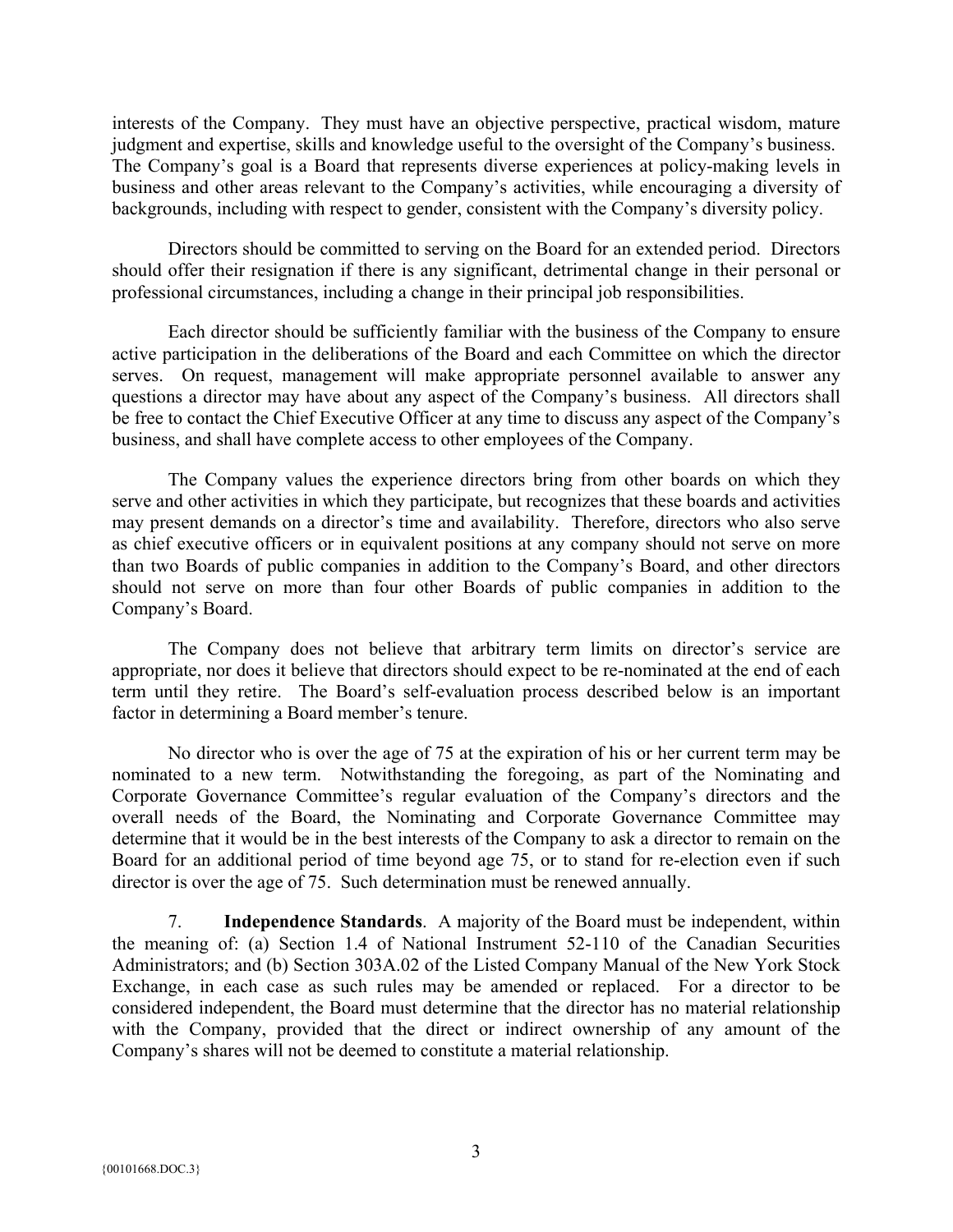The Board will review all relationships to assess whether any of them is a material relationship so as to impair that director's independence. The Board will review annually whether its members satisfy applicable independence tests before any member stands for reelection to the Board.

The Company will not make any personal loans or extend credit to any director or officer, other than those expressly permitted under applicable laws. All such arrangements must be approved in advance and administered by the Compensation Committee. No independent director or his or her immediate family member may provide personal services to the Company for compensation, other than as permitted under applicable securities laws.

8. **Independence of Committee Members**. In addition to the general requirements for independent Board members described above, members of the Audit Committee must also satisfy the additional independence requirements of: (a) National Instrument 52-110 of the Canadian Securities Administrators; (b) the rules of the New York Stock Exchange; and (c) Rule 10A-3 under the United States Securities Exchange Act of 1934, as amended, which, among other things, prohibit a member of the Audit Committee (other than in his capacity as a member of the Audit Committee, the Board or any other committee of the Board) from receiving any compensatory fees from or being an affiliated person of the Company or any of its subsidiaries. The Board will also apply this additional requirement, as well as any additional requirements mandated by applicable securities laws, to members of the Compensation and Nominating and Corporate Governance Committees. Additionally, members of the Compensation Committee must qualify as "outside directors" under Section 162(m) of the Internal Revenue Code of 1986, as amended, and the regulations and interpretations promulgated thereunder.

9. **Competitive Interlocks**.In accordance with United States federal antitrust laws, no director may serve on the Board of any company that competes with the Company, if either company derives a statutorily specified amount of revenues from providing services that both companies offer in markets in which both companies are active. To facilitate compliance with these laws, all directors must (a) inform the Company of all companies that they serve as directors, (b) inform the Company before joining any other board and obtain the approval of the Nominating and Corporate Governance Committee before joining any other for-profit board and (c) carefully monitor the activities of companies in which they participate to anticipate interlocks.

10. **Size of the Board**.Subject to the articles of the Company, the Board determines the number of directors. The Board believes that, given the size of the Company, eight is an appropriate number of directors.

11. **Director Responsibilities**.Directors must perform the roles and functions described in these Guidelines and the charters of all Committees on which they serve. They must devote sufficient time and resources to carry out their duties and responsibilities effectively. They must make every effort to attend each meeting of the Board and all Committees on which they serve, and they must review all materials distributed to them in advance of each such meeting. In discharging responsibilities as a director, a director is entitled to rely in good faith on reports or other information provided by the Company's management, independent auditors, and other persons as to matters the director reasonably believes to be within such other person's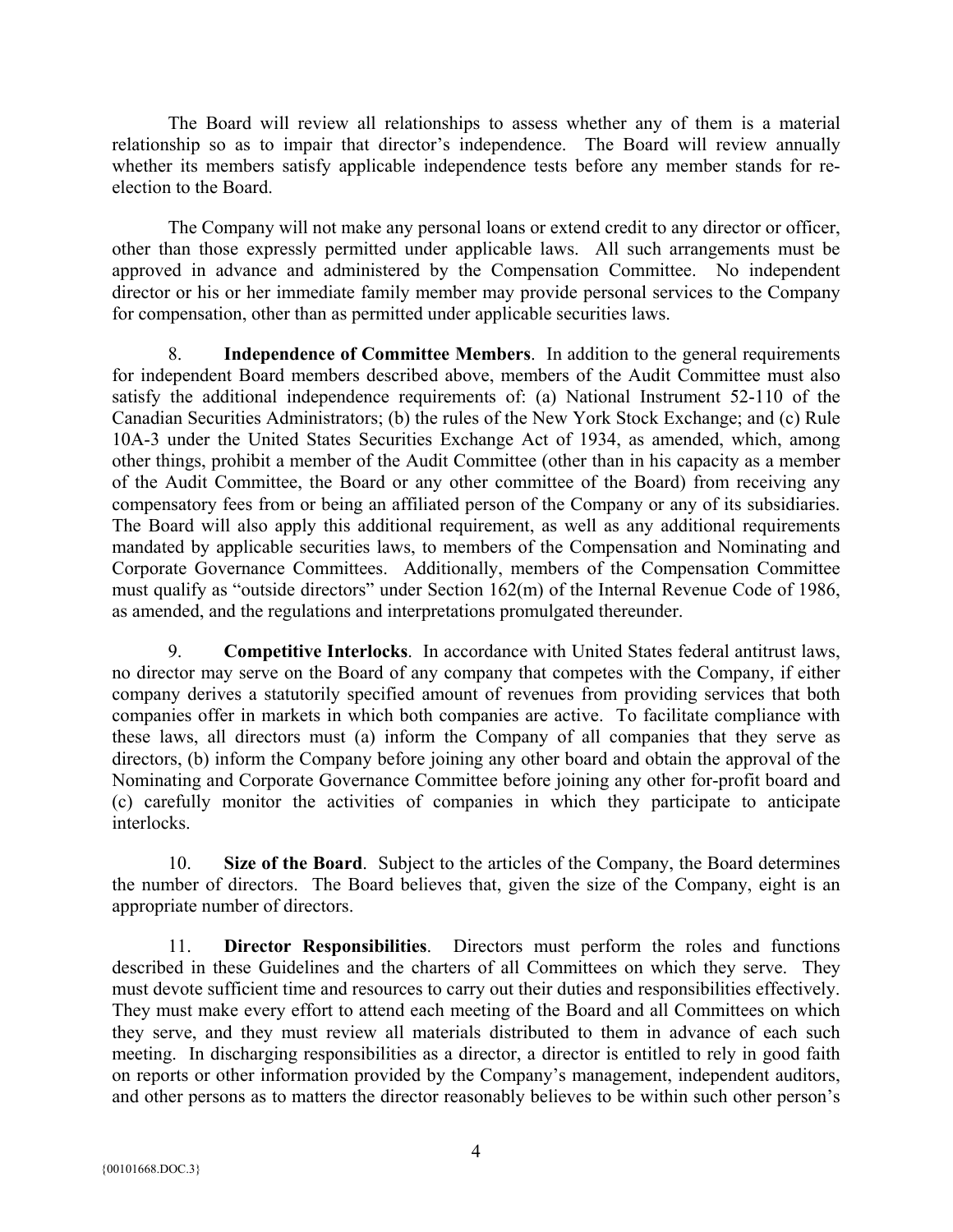professional or expert competence and who has been selected with reasonable care by or on behalf of the Company. Attendance by telephone, electronic or other communication facilities as permit all persons participating in the meeting to communicate with each other simultaneously and instantaneously may be used to facilitate a director's attendance. Directors must comply with all applicable laws, including the applicable securities laws and, with respect to their activities relating to the Company, the *Business Corporations Act* (Ontario) (the "OBCA").

12. **Meetings of Non-Employee Directors; Presiding Director**.At each regularly scheduled meeting of the Board, the non-employee directors shall also meet separately, without employees present. The Lead Independent Director will preside at such meetings. The nonemployee directors may also meet without employees present at other times as determined by the Lead Independent Director. The non-employee directors include all directors who are not employees of the Company or any of its subsidiaries, whether or not they are "independent," as defined in these Guidelines. If the Chairman is an independent director, then the duties for the Lead Independent Director described above shall be part of the duties of the Chairman.

13. **Agendas**. The agenda for each Board meeting shall be established by the Chairman in collaboration with the Chief Executive Officer, taking into account input and suggestions from other members of the Board and senior management. The agenda for each Committee shall be established by the Chair of each Committee, in consultation with appropriate members of the Committee, advisors and senior management. Unless a Committee expressly determines otherwise, the agenda, materials and minutes for each Committee meeting shall be available to all directors, and all directors shall be free to attend any Committee meeting. All directors, whether or not members of the Committee, shall be free to make suggestions to a Committee Chair for additions to the agenda of the Chair's Committee or to request that an item from a Committee agenda be considered by the Board.

14. **Ethics and Conflicts of Interest**.The Board expects the Company's directors, officers and employees to act ethically at all times and to adhere to the Company's Code of Conduct and Ethics. The Nominating and Corporate Governance Committee will resolve all conflicts of interest involving any officer or director; however, if a conflict involves a member of the Nominating and Corporate Governance Committee, and there are not at least two other members of that Committee who are not involved in the conflict, then the Board will resolve that conflict. Directors must promptly disclose actual or potential conflicts of interest to the Nominating and Corporate Governance Committee and to the Board as required by the OBCA. Such disclosure must be made prior to any Board meeting at which transactions or issues relating to the actual or potential conflict will be addressed. If a significant conflict exists that cannot be resolved, the director must resign. All directors must recuse themselves from any discussion or decision affecting their personal, business or professional interests, to the extent required by the OBCA.

15. **Compensation of Board**.The Compensation Committee is responsible for recommending to the Board the compensation and benefits for non-employee directors. The Committee will be guided by three principles: (a) the compensation should fairly pay nonemployee directors for the work required in light of the Company's size and scope; (b) compensation should align the directors' interests with the long-term best interests of the Company; and (c) the structure of the compensation should be simple, transparent and easy for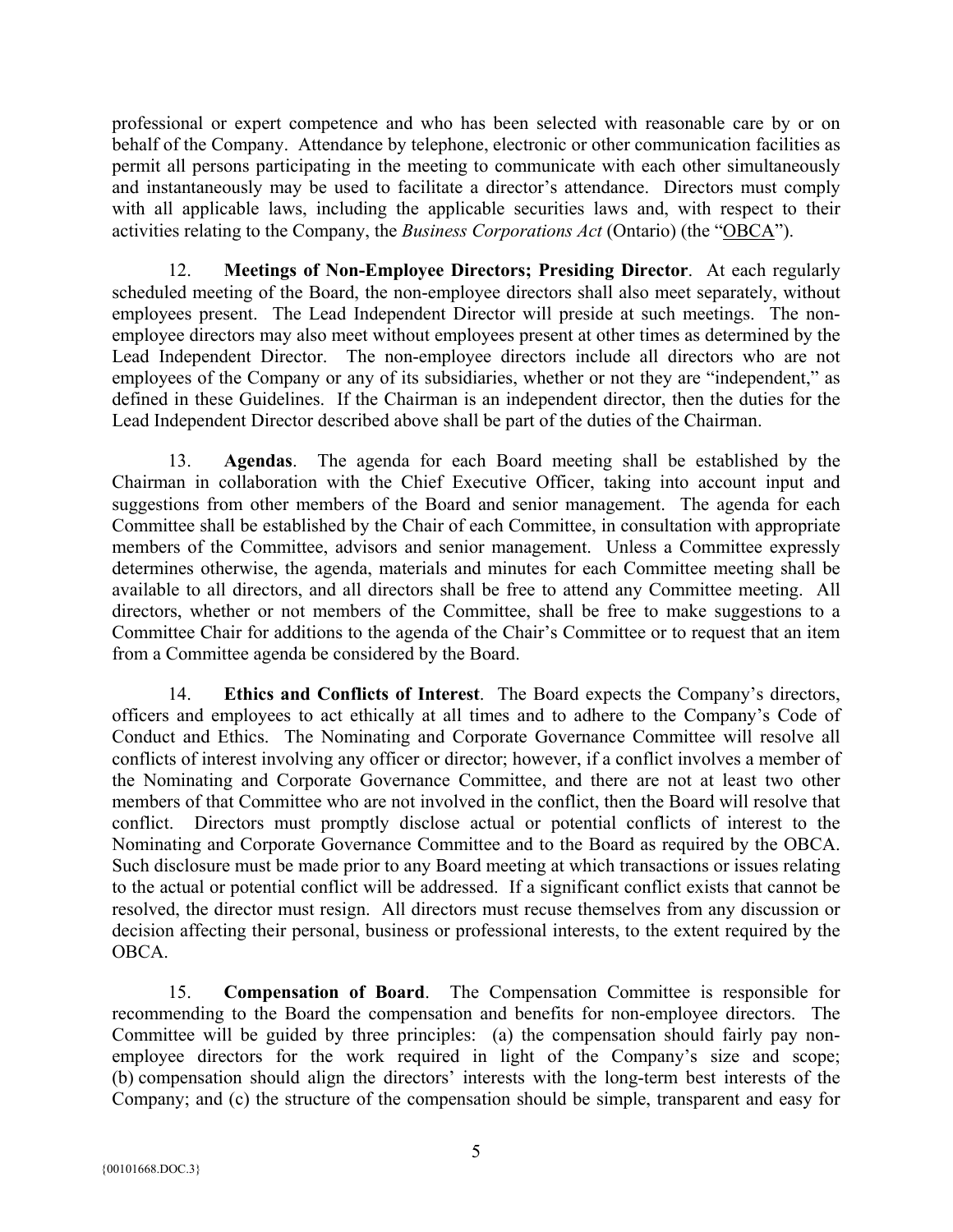shareholders to understand. At the end of each year, the Compensation Committee will review non-employee director compensation and benefits.

16. **Share Ownership Guidelines.** The Compensation Committee is responsible for recommending to the Board share ownership guidelines for non-employee directors, named executive officers and other corporate officers of the Company to further align management and shareholder interests and discourage inappropriate or excessive risk-taking.

17. **Clawback Policy.** The Compensation Committee is responsible for the adoption and oversight of the Company's Compensation Recoupment Policy relating to the forfeiture or repayment of incentive compensation paid to a named executive officer or other corporate officer in the event of an accounting restatement. The Compensation Committee will continue to monitor the appropriateness of this policy in light of changes in applicable securities laws.

18. **Diversity Policy.** The Nominating and Corporate Governance Committee is responsible for (a) monitoring the implementation of the Company's diversity policy on a periodic basis, and at least annually, to assess its effectiveness, (b) monitoring and reviewing the Company's progress in achieving its aspirational targets and reporting the results to the Board and (c) making recommendations to the Board regarding any revisions to this policy that may be necessary or appropriate.

19. **ESG Matters.** The Board, in coordination with the Committees, as appropriate, is responsible for reviewing the Company's strategy, policies and performance related to the management of environmental, social and governance ("ESG") issues, including reviewing any reports on the Company's performance against ESG targets, any ESG programs, products and disclosures, any corporate responsibility policies and programs, and any updates on the analysis, identification and progress towards addressing any environmental justice concerns or impacts.

20. **Anti-Hedging/Pledging Policy.** The Board is responsible for oversight of the Company's policy prohibiting executive officers and directors from engaging in transactions designed to hedge against the economic risks associated with an investment in common shares or pledging common shares as collateral.

21. **Self-Evaluation**.The Board and each Committee will perform an annual selfevaluation. Annually, the directors will be asked to provide their assessments of the effectiveness of the Board and the Committees on which they serve. Such assessments will address, at a minimum, the effectiveness and adequacy of meetings of the Board and its Committees, the adequacy and timeliness of information provided to the Board by the Company's management, the diversity of experience of individual directors and the contributions of each director.

22. **Succession Plan**. The Board will approve and maintain a succession plan for the Chief Executive Officer and other senior management, based on recommendations from the Compensation Committee. Such plan will include policies and principles for selecting and evaluating a new Chief Executive Officer in the event of an emergency or retirement of the Chief Executive Officer.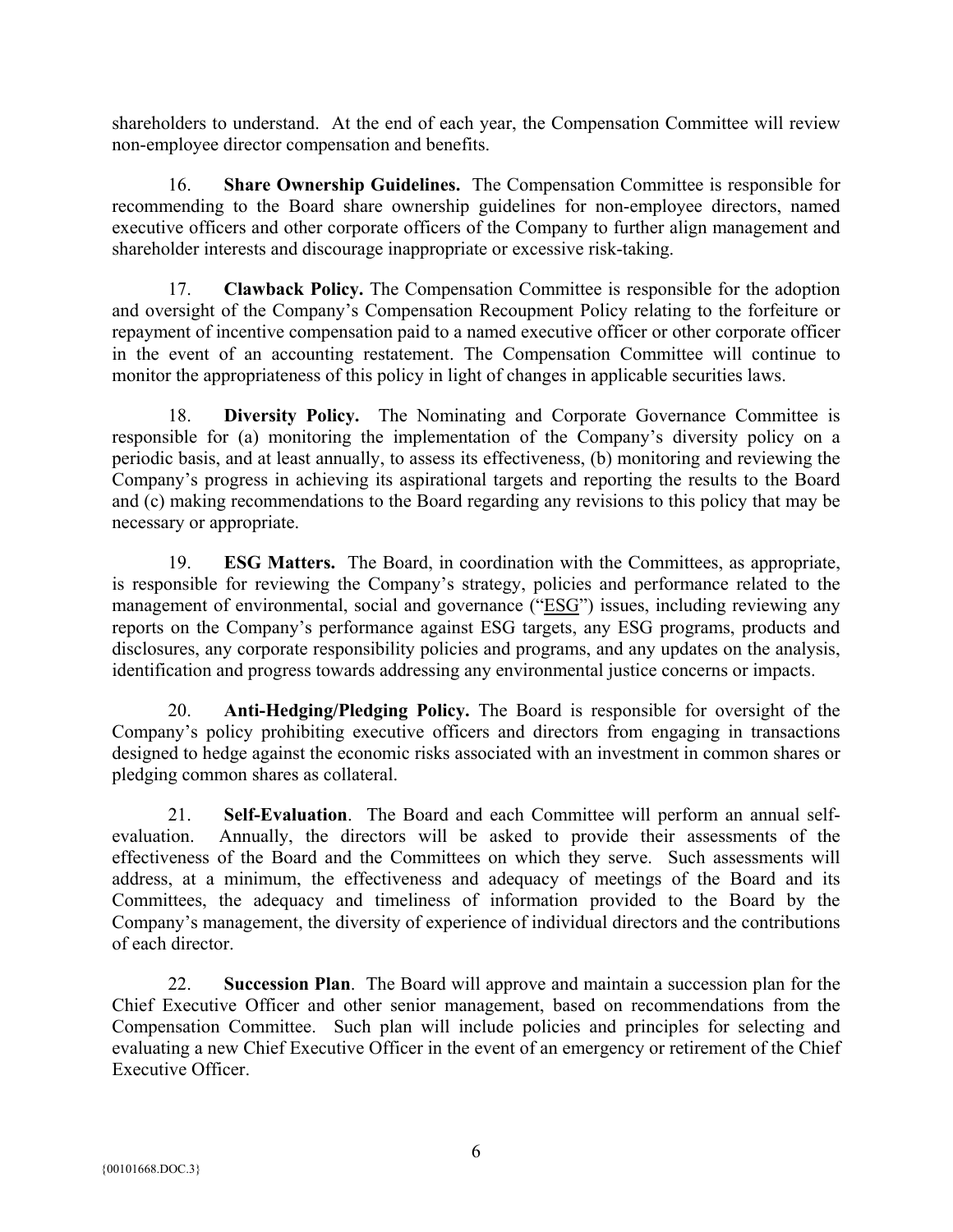23. **Access to Independent Advisors**.The Board and its Committees have the authority at any time to retain independent outside financial, legal or other advisors.

24. **Director Orientation and Education**.The General Counsel and the Chief Financial Officer will provide an orientation for new directors, and periodically provide materials or briefing sessions for all directors on subjects relevant to their discharge of their duties. Each new director, within six months of election to the Board, will spend a day at the Company's corporate headquarters (which may be done remotely) for a personal briefing by senior management about the director's legal and ethical responsibilities; the Company's strategic plans, principal operating risks and financial statements; the material factors that affect the Company's performance; the operation, significance and effects of incentive compensation programs and related party transactions; and other key policies and practices.

25. **Majority Voting Policy**. Each director of the Company must be elected by a majority of the votes cast with respect to his or her election, other than at a meeting of shareholders at which the number of directors nominated for election is greater than the number of seats available on the Board (a "Contested Election").

The forms of proxy circulated in connection with a meeting of the Company's shareholders that is not a Contested Election shall provide the Company's shareholders with the ability to vote in favor of, or to withhold from voting for, each director nominee. In the event one or more incumbent directors fails to receive the affirmative vote of a majority of the votes cast with respect to his or her election at a meeting of shareholders that is not a Contested Election (each, a "Subject Director"), the Subject Director must immediately tender his or her resignation to the Board. A "majority of the votes cast" means that the number of shares voted "for" a director's election exceeds 50% of the number of votes cast with respect to that director's election. Votes cast with respect to that director's election shall include votes to withhold authority, but shall exclude abstentions, broker non-votes, and failures to vote with respect to that director's election. In a Contested Election, a plurality vote standard will apply.

Following the receipt of a resignation from a Subject Director, either (i) the Nominating and Corporate Governance Committee of the Board or (ii) if one or more of the members of the Nominating and Corporate Governance Committee is a Subject Director or the Board determines that any decision to be made with respect to a Subject Director should be made by a committee of the Board other than the Nominating and Corporate Governance Committee, a committee consisting solely of Independent Directors (as defined below) who are not Subject Directors (the committee described in clause (i) or (ii) of this sentence, the "Committee"), will make a determination as to whether to recommend that the Board accept or reject any resignation of a Subject Director. The Committee would be expected to recommend that the Board accept the resignation of a Subject Director absent exceptional circumstances. As used herein, the term "Independent Director" means a director who complies with the "independent director" requirements set forth in Section 7.

The Board will make a determination, having considered the recommendation of the Committee, as to whether to accept or reject any resignation of a Subject Director within ninety (90) days from the date of the relevant shareholders' meeting and shall notify the Subject Director of its decision. A Subject Director will not participate in any meeting of the Board, the